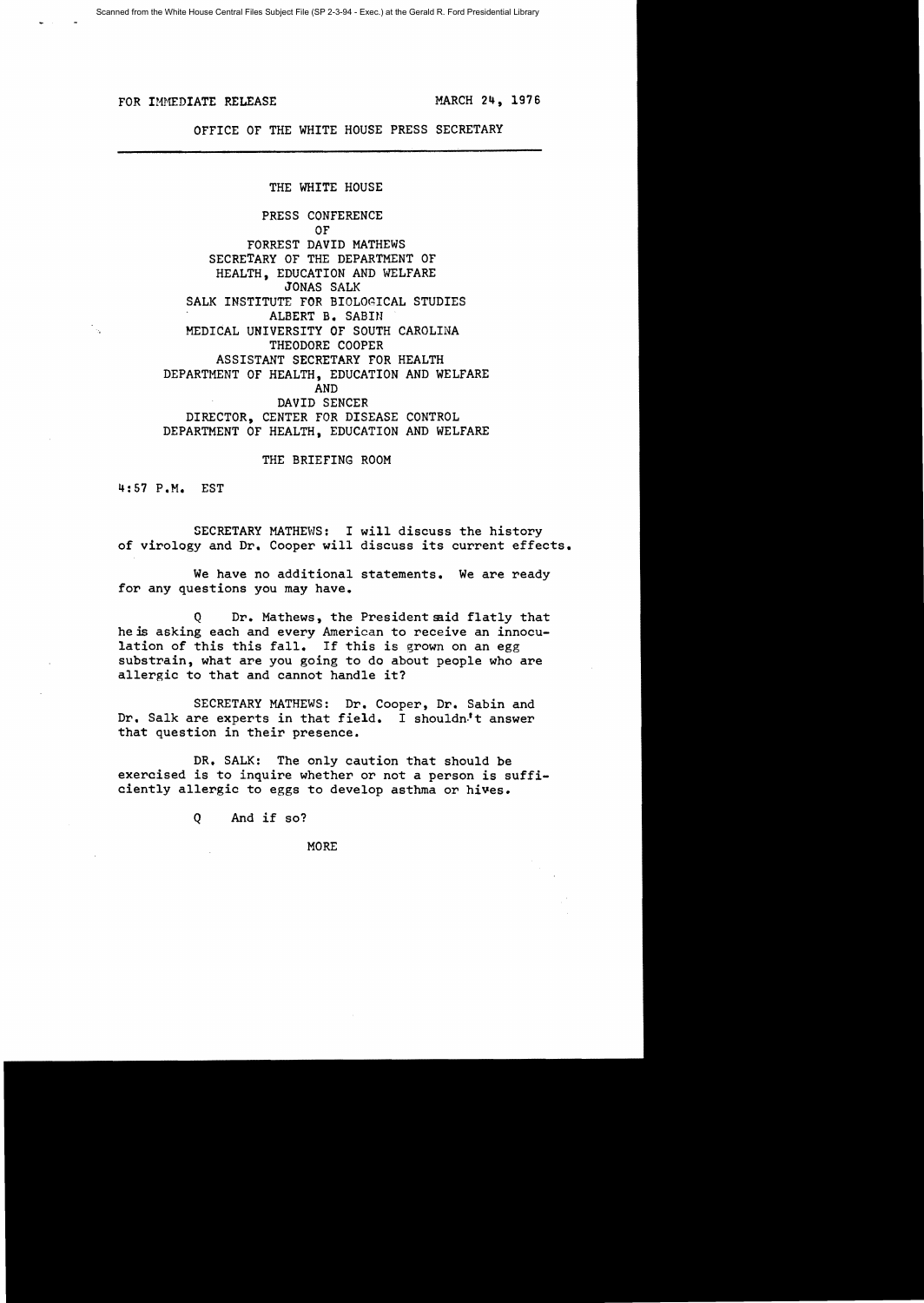DR. SALK: If so, they should avoid being vaccinated and they will be protected as part of the effect by virtue of the beneficial vaccination of the rest of the population. The purpose of vaccinating on a mass scale is to offer community protection, nationwide protection, as well as individual protection.

DR. COOPER: I would add to that that it is part of our intention in the campaign, therefore, as part of the necessary awareness activity, to make a full disclosure of the sensitivities, what the expected adverse reaction would be, including the sore arms that the President talked about, since it is inevitable as we deal with 207 odd million injections that we have to alert the public to this in a responsible way. This also is the proper way to deal with the question of liability.

Q One other question, to follow up, if I may. Do you have any rough estimates of how many people are sufficiently allergic to egg to make this an unwise procedure for them?

DR. COOPER: When I asked about this, the best estimate I could get on this was about one per 100,000 **-**

DR. SALK: And they know it.

DR. COOPER: -- and usually they know it, as Dr. Salk points out.

Q Are you going to recommend a monovalent vaccine, what CC level and how many doses?

DR. COOPER: We are recommending monovalent vaccine for this particular activity, one dose.

Q How many doses totally are you going to tell the drug companies to manufacture, 215 million?

DR. COOPER: Enough for every citizen until we have completely covered the population.

Dr. Cooper, are there going to be monies available so that people who could otherwise not afford it will have it available? Will there be outreach, in other words?

DR. COOPER: Yes. As part of our proposed activity, there are three main parts. One is the production and certification of high quality vaccine. We have been assured by the experts it is efficacious.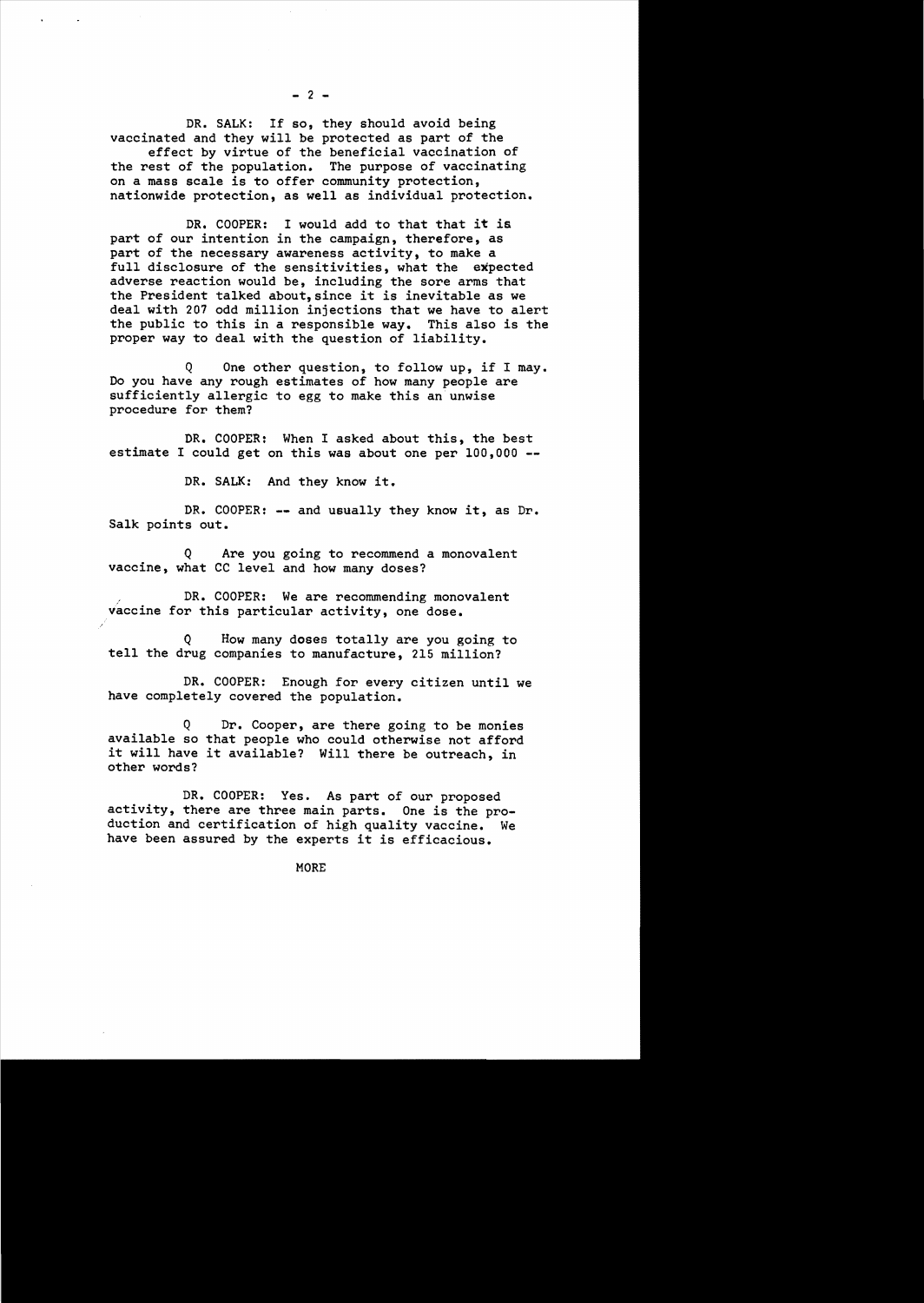Secondly is the organization of the system so that the capability of delivering it is present in any setting, including the financial barrier system that you just described, and thirdly is having the capability there, without the public awareness and willingness to participate, would not be as successful campaign and, as was pointed out to the President, I believe by Dr. Sabin earlier, the previous campaigns that did not include an important awareness activity of this type were only 50 or 60 percent effective. So, the program that is proposed has all three elements.

Q Can I follow up, if I may. I understand that this means--this will mean the holding of the vaccines for the present strain of flu so that the entire production effort can be devoted to this.

DR. COOPER: No, this is not to be done at the expense of all other production of vaccines.

Q Other production of flu vaccines?

DR. COOPER: Even other flu vaccines because there is a need **--** particularly for certain high-risk groups -- to have the other flu vaccines that are being<br>produced all the time, even now. That would not be set produced all the time, even now.<br>aside. This will continue. This will continue.

Dr. Sencer might want to comment.

DR. SENCER: The production cycle for the Victoria strain, which is going to be in the vaccine, recommended for high-risk has already been completed, as has the production of the B virus, so that we are not displacing any of that.

SECRETARY MATHEWS: I think this might be a good point to make this observation. It was made several times in the meeting. There are many different kinds of flu. Even though we will inoculate, hope to inoculate, 200 million people to protect them against this particular kind of flu, that does not mean that they are protected from flu in general.

I think all of us have a difficult problem before us even conveying to the public the seriousness of the problem and yet, with some precision about what we are doing, as both Dr. Salk and Dr. Sabin will tell you. Flu is almost a generic disease. It is a term for a disease that covers many varieties, and I think we need to be very precise because we would not want to have 200 million people inoculated feeling they were protected from flu and then come down with some other form of it end be surprised.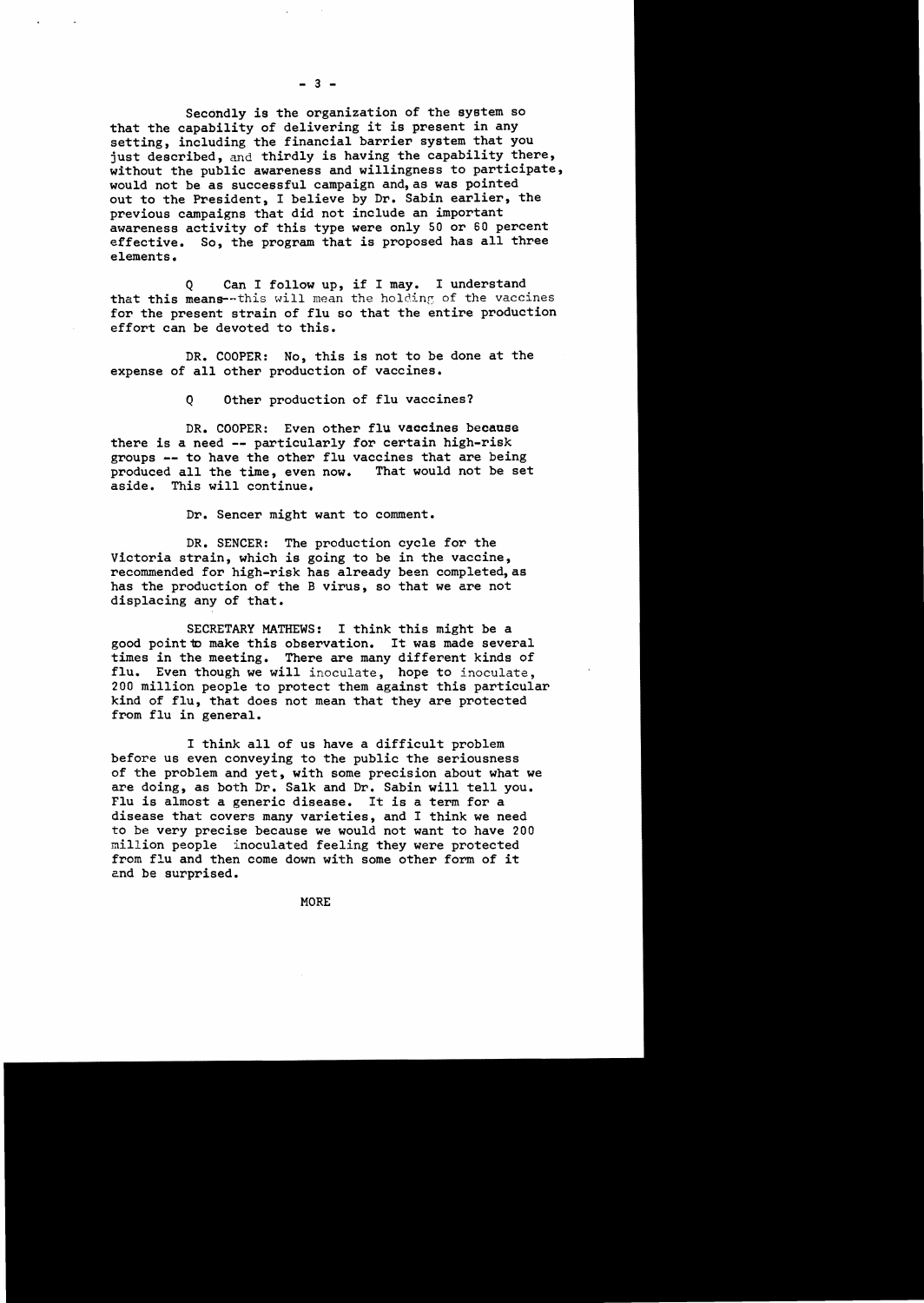Q Was there anything said at the meeting by the representatives of organiaed medicine about their cooperation in keeping down the cost of injections? Did they say they would give them for nothing or cut their office visit charges *in* half or anything like that?

DR. COOPER: We did not discuss that specific question specifically, but there was discussed the previous experience where the people were mobilized, physicians did donate their time and capability. The representatives of organized medicine did offer full cooperation from both the American Medical Association, the National Medical Association, the pediatricians, the family practice physicians, the State and territorial health officers and the American Public Health Association.

They all described with great enthusiasm their willingness to participate, as they have *in* previous campaigns.

<sup>Q</sup>What is this likely to cost a patient?

DR. COOPER: In many cases it will not be much at all. It depends on what locus that he eventually elects to have his inoculation. Some people will choose to go to their own physician's office, and although he will not have to bear the cost of the vaccine, it is their, maybe, Administration cost.

Others who go to public facilities may not have to pay, depending on what the arrangement is in a selected area. All this has not been worked out.

Q The Government is paying for the vaccine.

DR. COOPER: The vaccine. It is not a completely federalized campaign *in* which the Administration costs *in* totality are being borne by the Federal Government.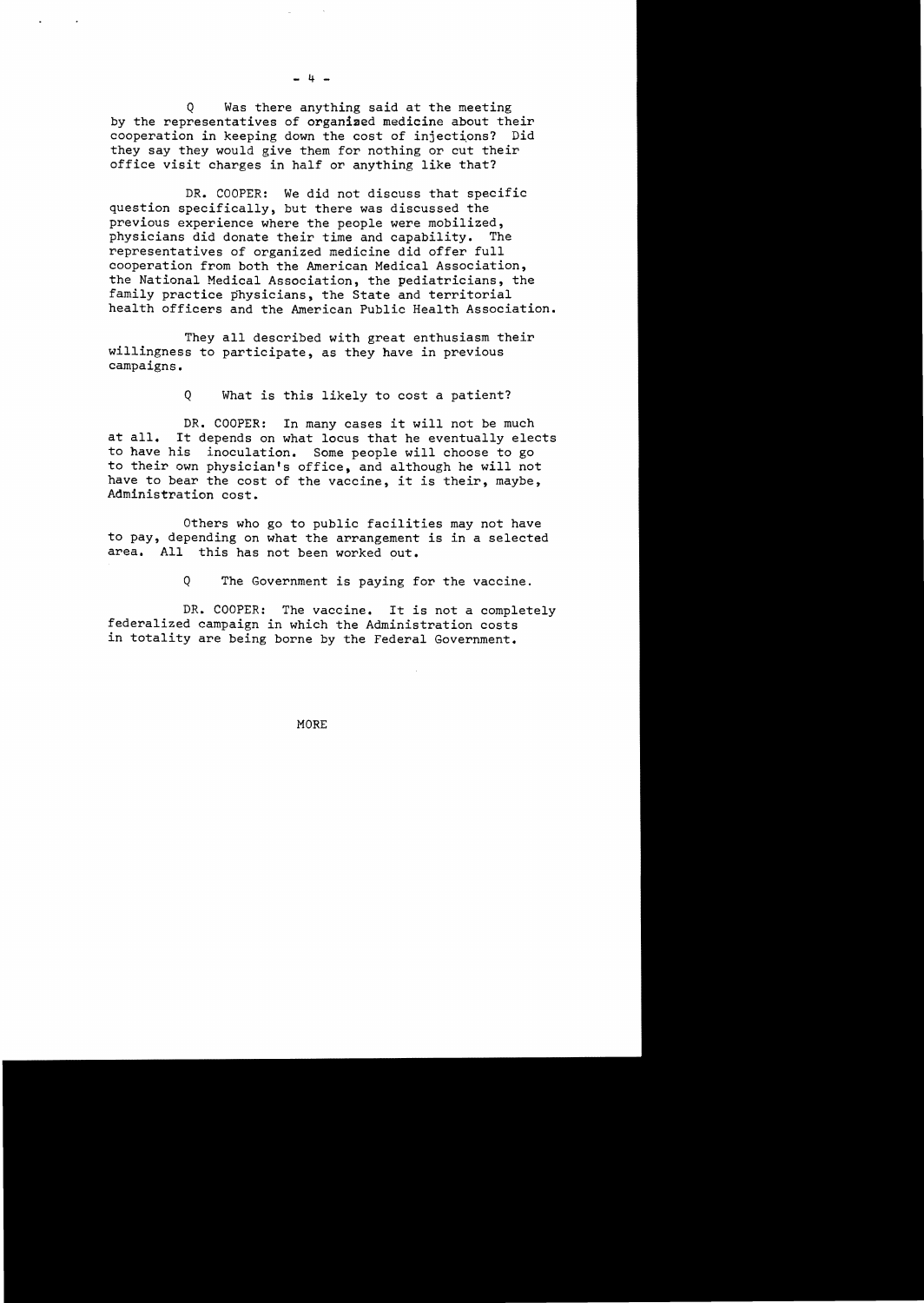Q Mr. Secretary, are you aware that some scientists and public health officials oppose this program on the basis that with only one death and only a few hundred cases, that it may not be an epidemic and may never become one,and if you are aware of it, what is your answer to that?

i. v

SECRETARY MATHEWS: We had the advice of our own scientific advisory committees on this point. We explored this question with them. It was their firm recommendation to us that even though they could not give us a probability description, they felt that the possibility was such that they could do nothing other than recommend to us in the strongest terms that we proceed with the action that the President just announced. Moreover, the purpose of the meeting today which involved a wide range of people from the scientific community, including the two eminent, distinguished gentlemen who are on the platform with me today, reviewed that evidence just as we received it and came to the same unanimous conclusion to the President.

DR. SABIN: This is a very important thing for the public to understand and I would like to have an opportunity to comment.

It is very important to realize that this is a most difficult decision that has an aspect of your damned if you do and you're damned if you don't. Let me explain this. Supposing you do nothing and along comes Labor Day and schools are open and you have one of those big forest fires that can take place with a virus for which most of the population has no immunity. You have done nothing. You have done nothing because you cantt be sure **--** and nobody can be sure **--** that it will really produce an epidemic.

Now then, you decide, well, we have got to do something. Then it is going to cost a tremendous amous Then it is going to cost a tremendous amount of money. It is going to take a tremendous amount of effort. And then nothing happens,or what is even worse, there is going to be a lot of influenza-like disease and other acute respiratory disease because every year now over 400 million days of bed disability are due to acute respiratory disease of all kinds.

So you can visualize the situation in which this vaccine is administered and people are getting influenza and they will say, "What good was all this, we are getting sick anyway." Influenza represents this difficult situation.

What then is the crux of the disease. This particular virus has raised up an image of potential seriousness that was not created, for example, by this in influenza that caused a lot of disease this year.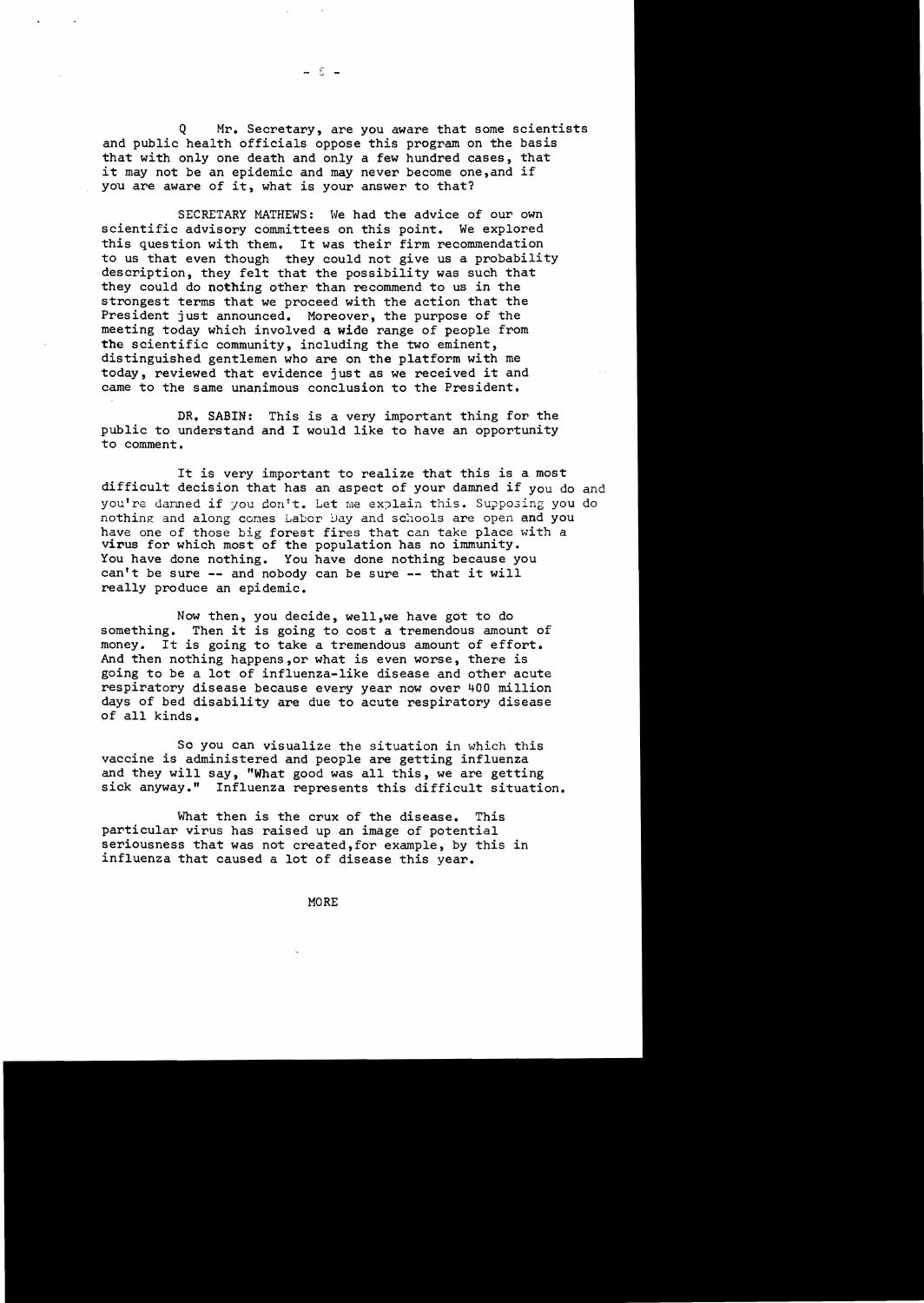It has a bad history. Now just because it was bad in 1918, 1919, 1920, doesn't mean that it is going to be bad again,as was brought out during the meeting by Dr. Kilbourne. We don't know. But the point is can we take a chance. And this is the important thing to realize. It is a very difficult thing.

Q Doctor, what about the people that might possibly get the illness from the inoculation? Is there no risk there?

DR. SABIN: It is not a question of getting the illness from the innoculation in this particular case. They may get some reactions, although this is a highly purified vaccine that is now being used by zymosthenigation which most of the egg material has cleared out.

I think the experience in large numbers of people have shown that reactions, perhaps in younger children -a fever and things like that -- may be encountered, but again they are not all that serious if one keeps in mind the potential.

In other words, you are preparing for a potential attack that might never happen. This is what the Defense Department is doing, too. We are spending a lot of money and a lot of effort against something that may never happen. But should we do it?

DR. COOPER: In the common parlance it would be called a dead virus so it is really not active to cause the disease.

Q Dr. Cooper, the drug companies have said if they have to manufacture high potency vaccine they would have a very difficult time in manufacturing 200,000,000 doses. Here you are talking about 600 CCA. What are you going to make a recommendation for, a less potent vaccine, something a little below that?

DR. SABIN: Absolutely not.

DR. SENCER: The formulation has not been determined. There is another workshop tomorrow at the Department of Biologics to get to the full formulation of the vaccine, but we would not sacrifice potency.

I think the problem is going to be a production problem rather than changing the potency.

MORE

 $- 6 -$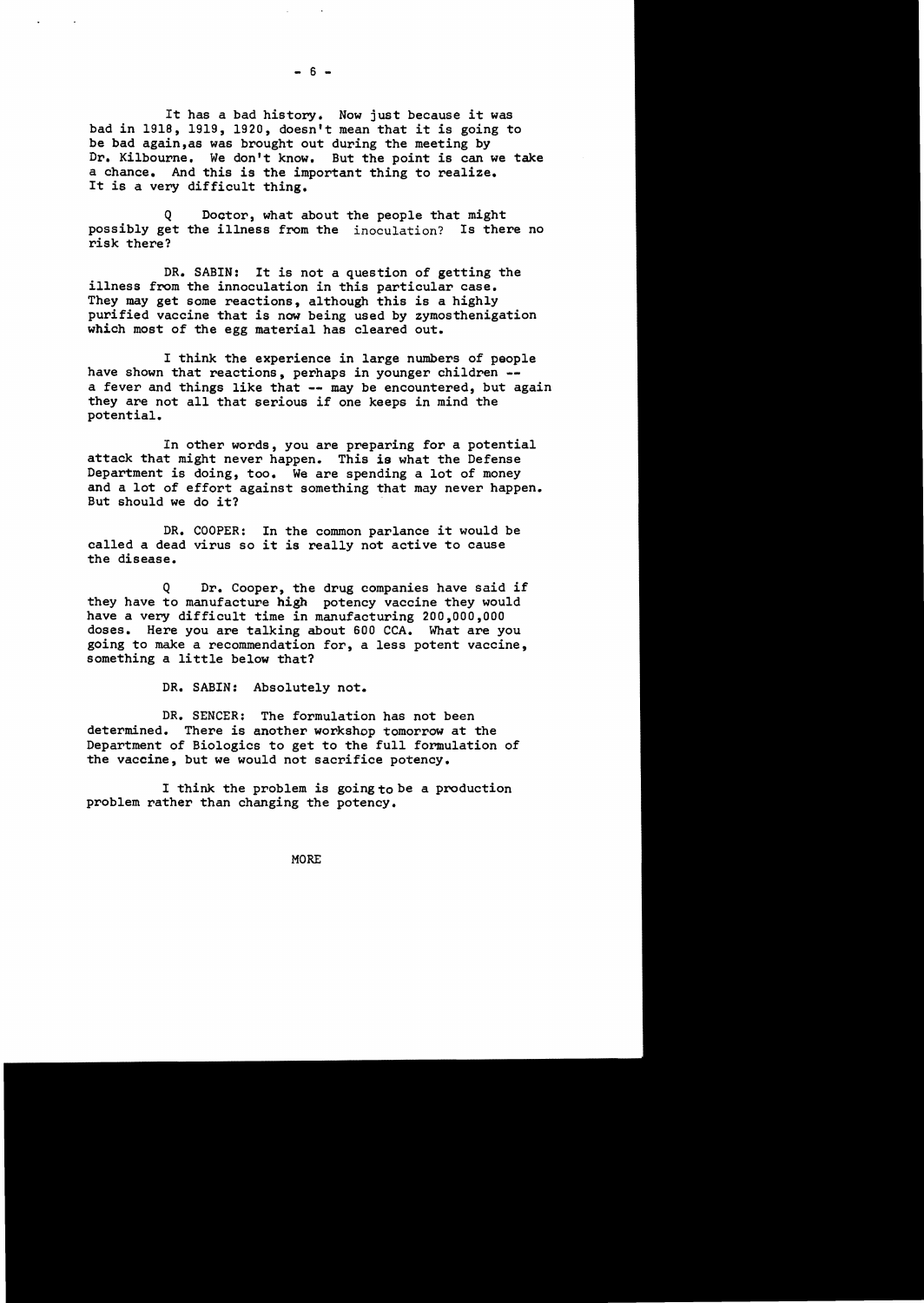Dr. Cooper, the President mentioned a vaccination period from September to November of this year. But the 1918-19 **flu** was very unusual in that it appeared in this country in August and peaked in October.

Now if you should have a replay of that at this time, what would be the effect of a September-November vaccination period, and by the same token, is there any possibility of getting 215 million doses of this vaccine ready to put into people as early as July so it would be effective for an August appearance?

DR. COOPER: Let me take the last first. After the workshop and the potency questions and the production questions are addressed, the lead time for production of the vaccine and its testing and certification, as was discussed with the President, takes six or so Some, of course -- depending on how much is available, how much could be done **--** could be ready in the summer.

It is true that the reporting of the 1918 pandemic<br>comewhat earlier than recent experience. But as did peak somewhat earlier than recent experience. reviewed with the President by people from the Armed Forces as well as other recent epidemiological history inoculation early in the fall usually has been quite effective in completely warding off expected activities by November.

Q For a typical virus, but this is not a typical virus and that is the whole point of my question.

DR. COOPER: We do not know that it is a completely atypical virus.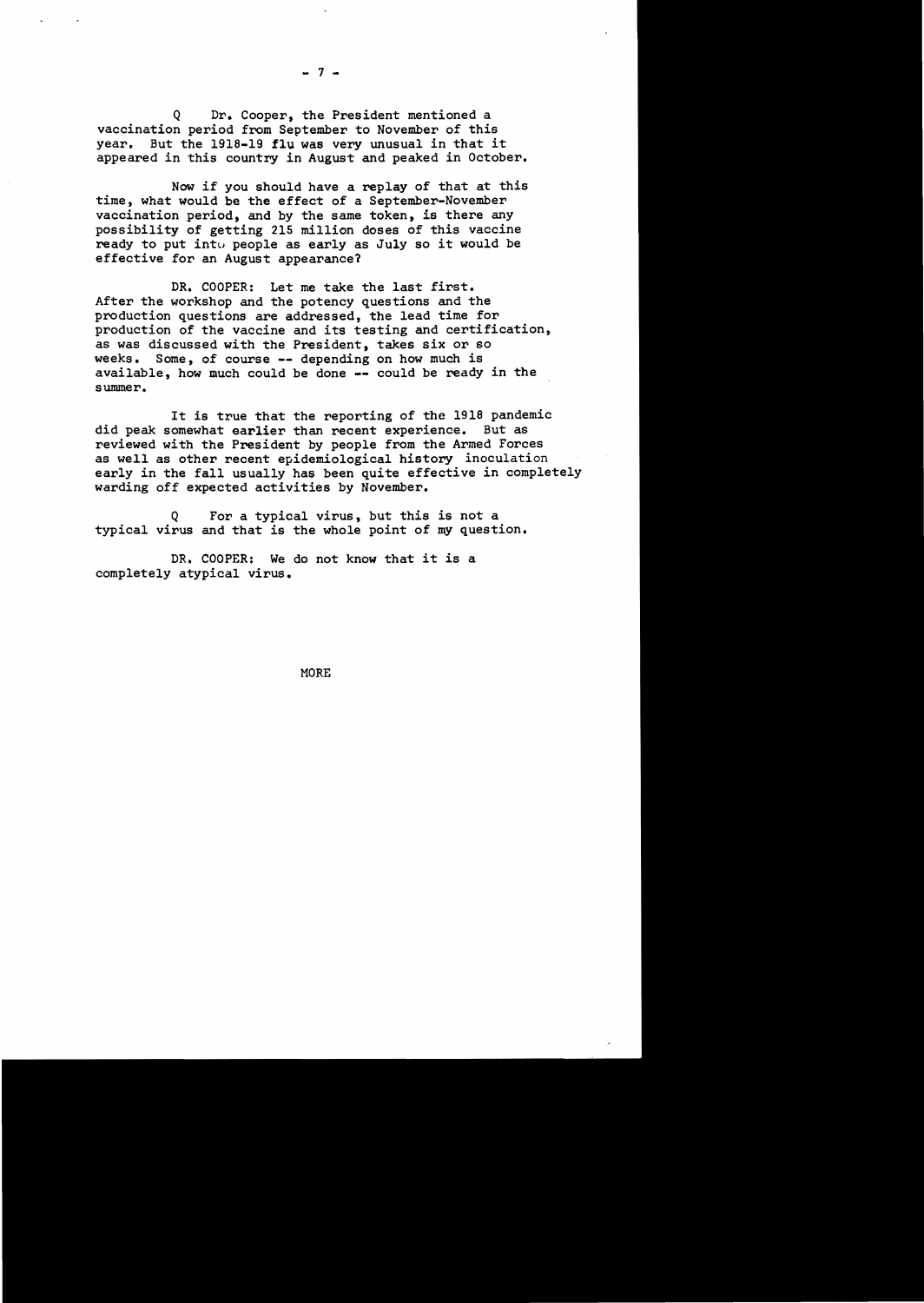Q Excuse me, I will amend that. The 1918 1919 was not a typical virus, and I ask if you were to have a replay of 1918, what would be the effect of having a vaccine ready for mass use in September?

DR. COOPER: I think we would obviously miss some people and we would begin our innoculation on the high-risk groups as early as possible and continue until we have covered the population.

SECRETARY MATHEWS: I might say at this point this is one of the reasons the President is asking Congress for a most expeditious handling of this matter because time is of the essence and the decision about the time frame and when the inoculation begins, of course, is conditioned on when the industry gets the charge to go ahead.

Q Did Dr. Salk agree with the decision that was made, and did all the others agree,and havewe ever had an immunization program of this size before?

SECRETARY MATHEWS: On the question of agreement, the President paused in about the middle of the conversation and looked around the room and asked if there was anybody in the room who disagreed with the recommendation that was before them. No one disagreed. As a matter of fact, everyone there, including Dr. Salk and Dr. Sabin, pointedly subscribed to the decision.

You are not saying there is also agreement outside of that group, are you? Not full agreement, are you?

SECRETARY MATHEWS: We have polled, one, the regular advisory group to the scientific organization within the Government. We secondly polled outside of that group, prior to this meeting, to check for concurrence. Third, we have taken this additional step of polling the principals, both in the medical profession, in the pharmaceutical profession and in this particular field, and in all of those cases we have not found anyone who would recommend any course of action other than that the President is taking.

Secretary Mathews, are you asking the pharmaceutical houses which will be making this large amount of vaccine -- ten times the normal supply for a year ~- to make any sort of financial concessions or sacrifices in terms of the amount of profit they will get out of the product?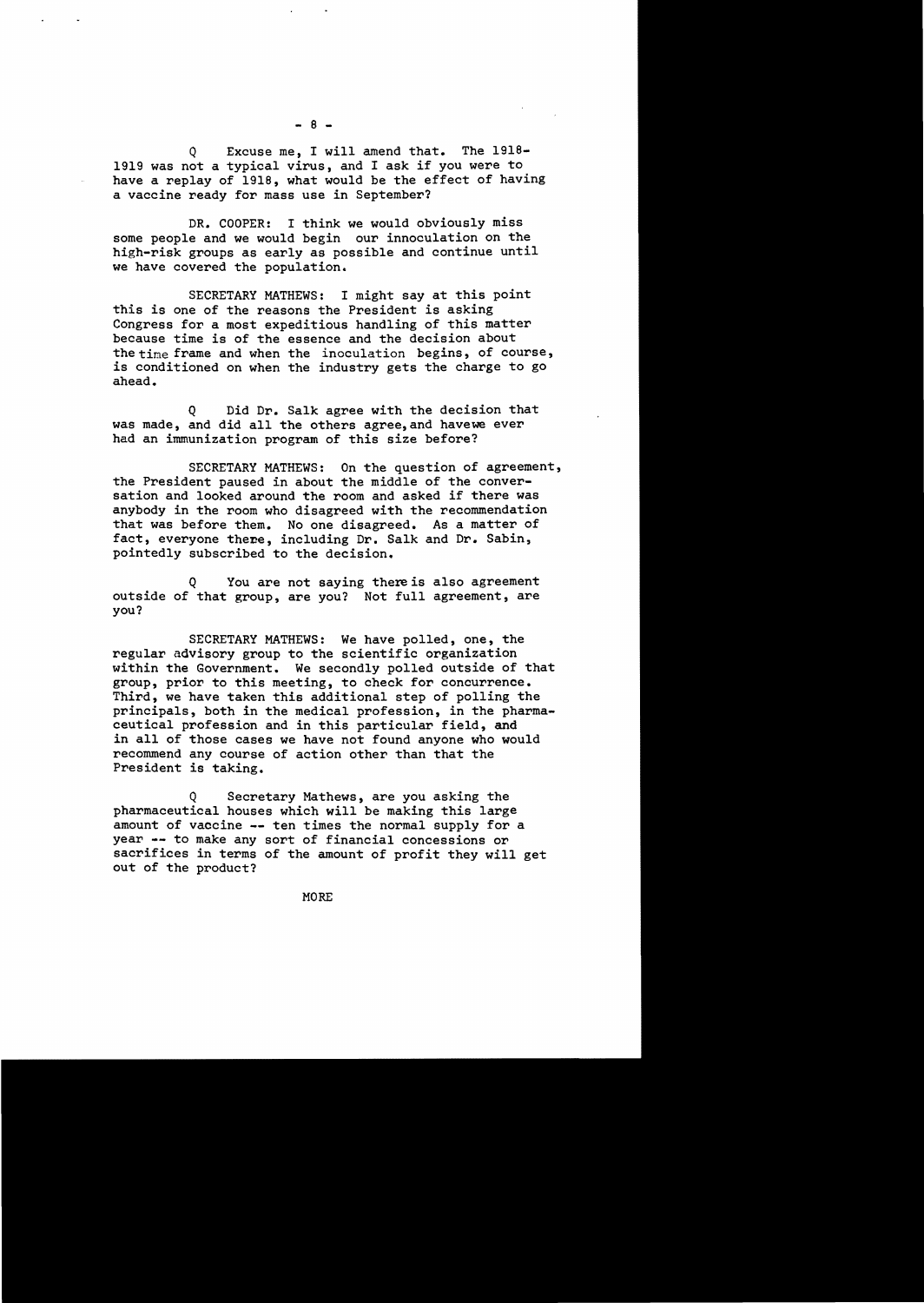SECRETARY MATHEWS: We made no specific recommendations to them. The President I think made it clear this was the kind of effort that would take the cooperation of everybody in the country. The Federal Government, the Administration, by asking Congress for \$135 million, we are prepared to pay for the serum that we are asking for.

Q How much do you normally pay for flu vaccines in the course of a normal year when you don't have something like this?

DR. SENCER: We have not purchased influenza vaccine as a Federal effort, so we don't have any comparable figures. I think the going retail price is around 75 to 90 cents a dcoe, but that is with a bivalent vaccine.

Q Dr. Sencer, how long does it take to get the full, up to speed, on your titer? If you get a vaccine on a Monday, how long is it before you have immunity?

DR. SENCER: You begin to have protective antibodies within two weeks. We have not had any experience with this particular strain of virus in human trials. We will be getting that within the next few weeks and can give you a better answer then.

Dr. Sencer, are you going to be using Edwin Kilbourne's strain, and have you produced any vaccine at all yet?

DR. SENCER: There are production lots that are derived from the recombatant that Dr. Kilbourne has made. I don't think any of those have been put into human subjects as yet.

Q Mr. Secretary, have we ever had as large an immunization program as this in the country before?

SECRETARY MATHEWS: Not to my knowledge. The closest I guess you would be most familiar with.

DR. SABIN: One hundred million people received oral polio vaccine within a matter of about a year and a half. But, that provided a form of volunteer participation by the community, by the medical profession, by lay people, which made it possible to do this in the shortest possible time with the minimum of cost because if you are going to have to pay for administering every dose of this vaccine, you are going to end up with a bill that is going to be much larger than the cost of the vaccine.

Q What year was that, Dr. Sabin?

 $\blacksquare$  MORE

 $-9 -$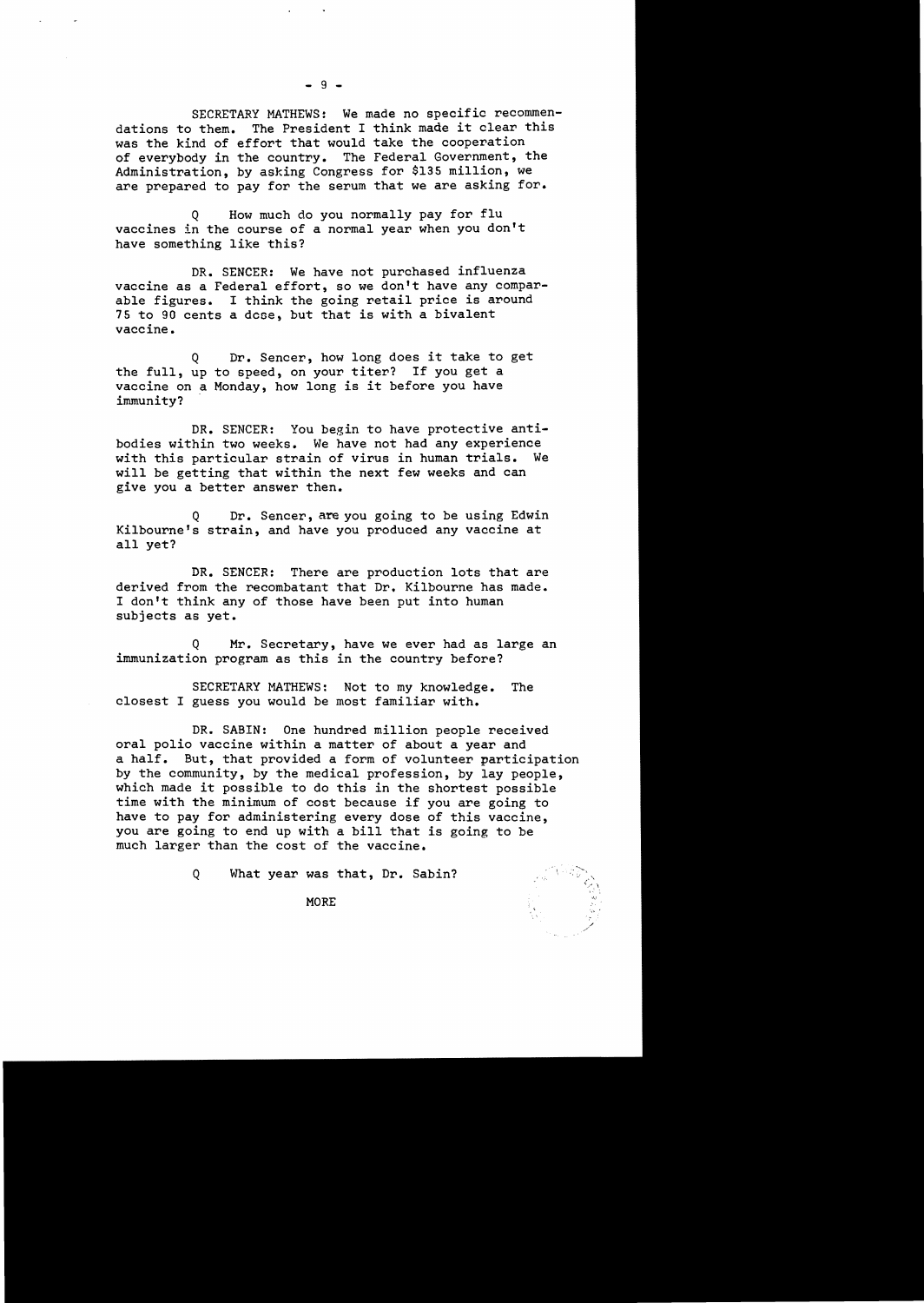DR. SABIN: It began in 1962 and went on to 1963. This was the special vaccine -- on Sunday when people didn't go to work, the people came to school, the vaccine was brought to them. It was a remarkable organization which I think may have some value.

Would you like to see that done this time, and do you think it is feasible to do it this time?

DR. SABIN: You see, the problem here is that we are faced with something for which we don't have enough know1edge,and the only reason it is being done now and was not done a year ago or was not done, let's say, in 1968 is a double one. One is the potential danger of this particular strain,and secondly, that because of new knowledge which makes it possible to develop more quickly a recombatant that will grow enough in eggs, now there is a possibility of making vaccine well in advance.

I must go along with the fact that if that vaccine<br>is not going to be ready by the time the schools open -if it is going to be ready only for one part of the country, and if that virus does spread and is as bad an actor as it was in 1918, we are going to have an awful lot of bad influenza and you will have a.contro1.

Q Dr. Sabin, what I was really trying to ask was whether you would advocate doctors and nurses volunteering their services, turn out in schoolyards and parking lots the way they did in 1962 and 1963 and get this done? Do you think that is feasible?

DR. SABIN: I would certainly recommend it because I think if this is not done, merely encouraging people to go to their doctor or go to the Health Department and get it will get a very limited response,as done in the past.

Q Dr. Sabin, are you thinking of doing anything about prevention? For instance, how is this passed on to someone?

DR. SABIN: What we know at the present time is that the most important way in which influenza virus and other respiratory viruses is transmitted is by way of the hands rather than droplets, and I have a particular kind of handshake for people with common colds. Give me your hand, Ted. Don't clasp the hand. (Laughter)